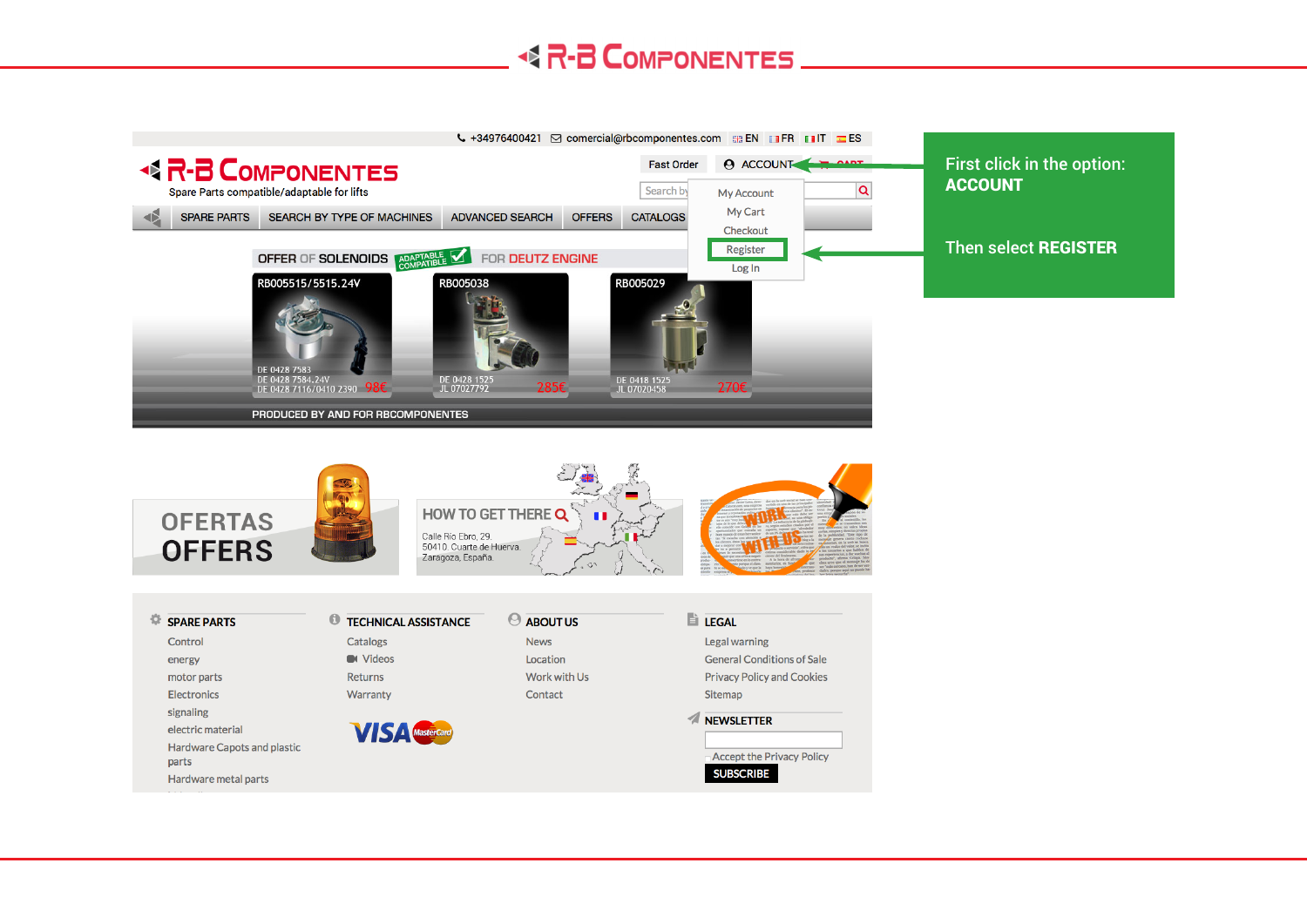| <b>BR-B COMPONENTES</b>       |                                                          |                        |               | <b>Fast Order</b> | <b>ACCOUNT</b>                              | $R$ CART |                                                                   |
|-------------------------------|----------------------------------------------------------|------------------------|---------------|-------------------|---------------------------------------------|----------|-------------------------------------------------------------------|
|                               | Spare Parts compatible/adaptable for lifts               |                        |               |                   | Search by Reference                         | Q        |                                                                   |
| <b>SPARE PARTS</b>            | SEARCH BY TYPE OF MACHINES                               | <b>ADVANCED SEARCH</b> | <b>OFFERS</b> | <b>CATALOGS</b>   | <b>ABOUT RB</b>                             |          |                                                                   |
| <b>CREATE AN ACCOUNT</b>      |                                                          |                        |               |                   |                                             |          |                                                                   |
| PERSONAL INFORMATION          |                                                          |                        |               |                   |                                             |          |                                                                   |
| First Name*                   |                                                          |                        |               |                   |                                             |          |                                                                   |
| Last Name *                   | $1 -$                                                    |                        |               | <b>FIRST NAME</b> |                                             |          |                                                                   |
|                               |                                                          |                        |               | <b>LAST NAME</b>  |                                             |          |                                                                   |
| <b>Email Address *</b>        |                                                          |                        |               |                   |                                             |          |                                                                   |
|                               | This is my usual IP address                              |                        |               |                   | <b>EMAIL to have access to your account</b> |          |                                                                   |
|                               | RB Componentes offers personal quotes based in IP adress |                        |               |                   |                                             |          |                                                                   |
| <b>Sign Up for Newsletter</b> |                                                          |                        |               |                   |                                             |          |                                                                   |
| Tax/VAT number *              |                                                          |                        |               |                   |                                             |          |                                                                   |
| <b>ADDITIONAL INFORMATION</b> |                                                          |                        |               |                   |                                             |          |                                                                   |
| <b>Company Name</b>           |                                                          |                        |               |                   |                                             |          |                                                                   |
|                               |                                                          |                        |               |                   |                                             |          |                                                                   |
| Country *                     | $\div$                                                   |                        |               |                   |                                             |          | Fill in the fields.                                               |
| <b>Billing Address *</b>      |                                                          |                        |               |                   |                                             |          | Keep in mind that some fields are                                 |
|                               |                                                          |                        |               |                   |                                             |          | mandatory.                                                        |
| <b>LOGIN INFORMATION</b>      |                                                          |                        |               |                   |                                             |          |                                                                   |
| Password *                    |                                                          |                        |               |                   |                                             |          | Remember the username and<br>password, you'll need them to log in |
| Confirm Password *            |                                                          |                        |               |                   |                                             |          | your account.                                                     |
|                               | I accept the privacy policy                              |                        |               |                   |                                             |          | You'll receive a mail to confirm your                             |
| « Back                        | <b>SUBMIT</b><br>* Required Fields                       |                        |               |                   |                                             |          | register.                                                         |
|                               |                                                          |                        |               |                   |                                             |          |                                                                   |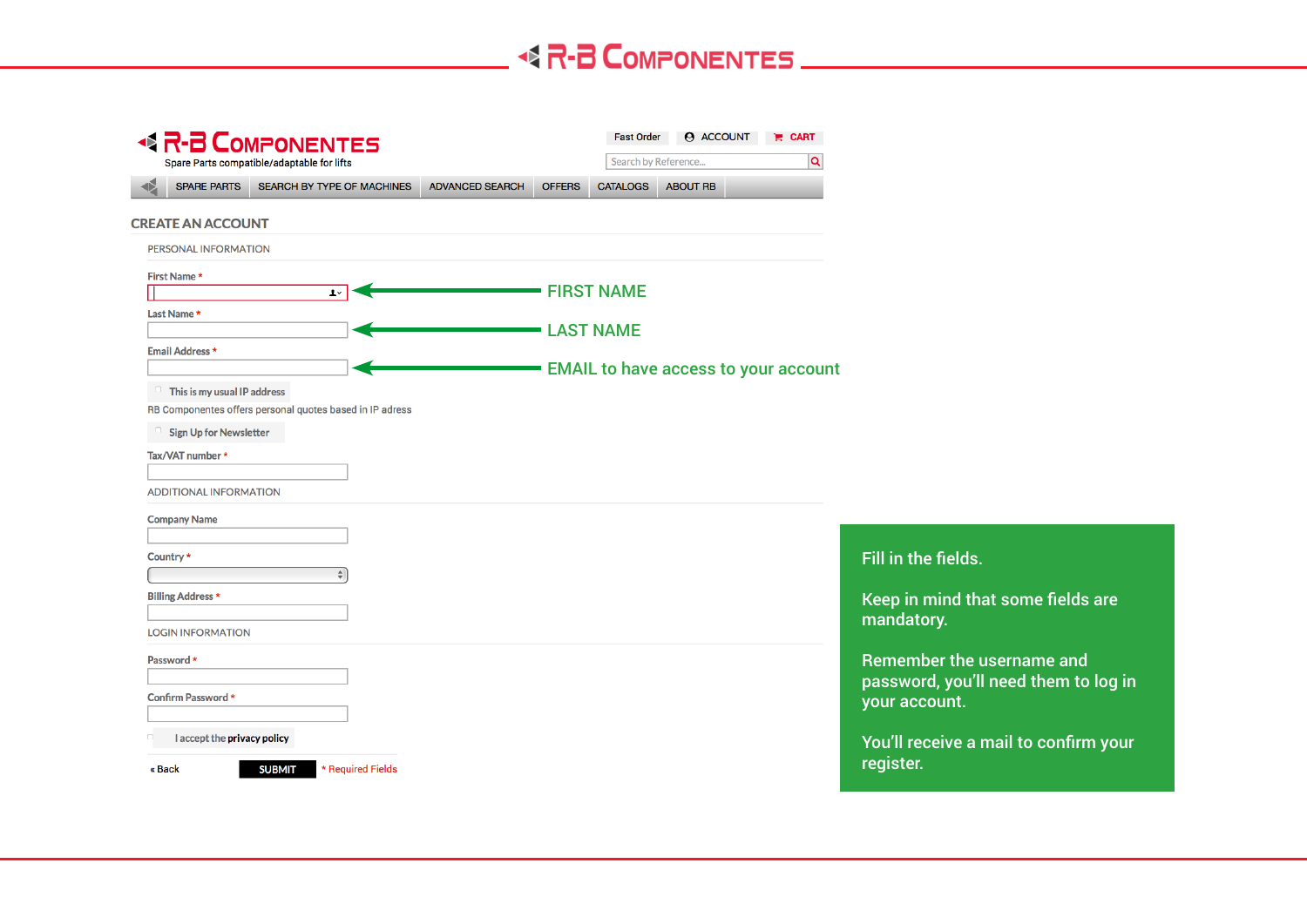| <b>BR-B COMPONENTES</b><br>Spare Parts compatible/adaptable for lifts                     |               |                                                                                 | <b>ACCOUNT</b><br><b>Fast Order</b>       | $R$ CART |                                                                   |
|-------------------------------------------------------------------------------------------|---------------|---------------------------------------------------------------------------------|-------------------------------------------|----------|-------------------------------------------------------------------|
|                                                                                           |               |                                                                                 | Search by Reference                       | Q        |                                                                   |
| SEARCH BY TYPE OF MACHINES<br><b>SPARE PARTS</b><br><b>ADVANCED SEARCH</b>                | <b>OFFERS</b> | <b>CATALOGS</b>                                                                 | <b>ABOUT RB</b>                           |          |                                                                   |
| <b>CREATE AN ACCOUNT</b>                                                                  |               |                                                                                 |                                           |          |                                                                   |
| PERSONAL INFORMATION                                                                      |               |                                                                                 |                                           |          |                                                                   |
| First Name*                                                                               |               |                                                                                 |                                           |          |                                                                   |
| $1 -$<br>Last Name *                                                                      |               |                                                                                 |                                           |          |                                                                   |
|                                                                                           |               |                                                                                 |                                           |          |                                                                   |
| <b>Email Address *</b>                                                                    |               |                                                                                 |                                           |          |                                                                   |
| This is my usual IP address                                                               |               | Click in case this is your regular IP.<br>Necesary to check your client prices. |                                           |          |                                                                   |
| RB Componentes offers personal quotes based in IP adress<br><b>Sign Up for Newsletter</b> |               |                                                                                 | Click to get the Newsletter in your mail. |          |                                                                   |
| Tax/VAT number *                                                                          |               |                                                                                 |                                           |          |                                                                   |
|                                                                                           |               |                                                                                 |                                           |          |                                                                   |
| <b>ADDITIONAL INFORMATION</b>                                                             |               |                                                                                 |                                           |          |                                                                   |
| <b>Company Name</b>                                                                       |               |                                                                                 |                                           |          |                                                                   |
| Country*                                                                                  |               |                                                                                 |                                           |          | Fill in the fields.                                               |
| <b>Billing Address *</b>                                                                  |               |                                                                                 |                                           |          | Keep in mind that some fields are                                 |
|                                                                                           |               |                                                                                 |                                           |          | mandatory.                                                        |
| <b>LOGIN INFORMATION</b>                                                                  |               |                                                                                 |                                           |          |                                                                   |
| Password *                                                                                |               |                                                                                 |                                           |          | Remember the username and<br>password, you'll need them to log in |
| Confirm Password *                                                                        |               |                                                                                 |                                           |          | your account.                                                     |
| I accept the privacy policy                                                               |               |                                                                                 |                                           |          |                                                                   |
| <b>SUBMIT</b><br>* Required Fields<br>« Back                                              |               |                                                                                 |                                           |          | You'll receive a mail to confirm your<br>register.                |
|                                                                                           |               |                                                                                 |                                           |          |                                                                   |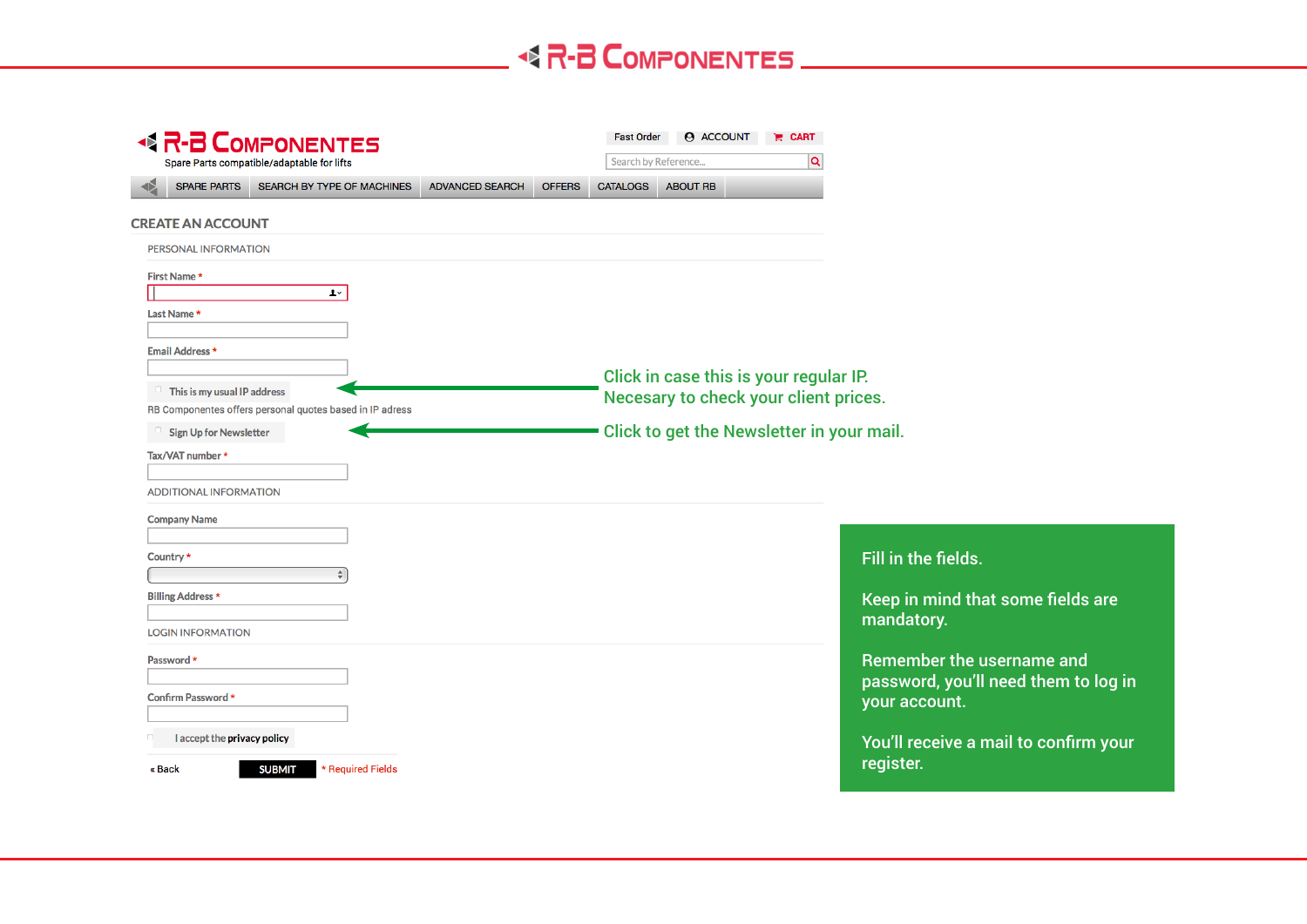| <b>BR-B COMPONENTES</b>                                                                 | <b>ACCOUNT</b><br><b>Fast Order</b><br>$R$ CART     |                                                       |  |  |  |
|-----------------------------------------------------------------------------------------|-----------------------------------------------------|-------------------------------------------------------|--|--|--|
| Spare Parts compatible/adaptable for lifts                                              | Q<br>Search by Reference                            | Fill in the fields.                                   |  |  |  |
| <b>SPARE PARTS</b><br>SEARCH BY TYPE OF MACHINES<br><b>ADVANCED SEARCH</b>              | <b>ABOUT RB</b><br><b>OFFERS</b><br><b>CATALOGS</b> | Keep in mind that some fields are                     |  |  |  |
| <b>CREATE AN ACCOUNT</b>                                                                |                                                     | mandatory.                                            |  |  |  |
| PERSONAL INFORMATION                                                                    |                                                     |                                                       |  |  |  |
| First Name*                                                                             |                                                     | Remember the username and                             |  |  |  |
| $\mathbf{L}$                                                                            |                                                     | password, you'll need them to log in<br>your account. |  |  |  |
| Last Name                                                                               |                                                     |                                                       |  |  |  |
| <b>Email Address *</b>                                                                  |                                                     | You'll receive a mail to confirm your                 |  |  |  |
|                                                                                         |                                                     | register.                                             |  |  |  |
| This is my usual IP address<br>RB Componentes offers personal quotes based in IP adress |                                                     |                                                       |  |  |  |
| <b>Sign Up for Newsletter</b>                                                           |                                                     |                                                       |  |  |  |
| Tax/VAT number *                                                                        |                                                     |                                                       |  |  |  |
|                                                                                         | CIF/NIF (tax number) of the Enterprise              |                                                       |  |  |  |
| <b>ADDITIONAL INFORMATION</b>                                                           |                                                     |                                                       |  |  |  |
| <b>Company Name</b>                                                                     |                                                     |                                                       |  |  |  |
| Country*                                                                                | <b>COMPANY NAME</b>                                 |                                                       |  |  |  |
|                                                                                         |                                                     |                                                       |  |  |  |
| $\div$                                                                                  | <b>COUNTRY</b>                                      |                                                       |  |  |  |
|                                                                                         |                                                     |                                                       |  |  |  |
| <b>Billing Address *</b>                                                                | <b>INVOICING ADRESS.</b>                            |                                                       |  |  |  |
| <b>LOGIN INFORMATION</b>                                                                | Can be different from the shipment address.         |                                                       |  |  |  |
| Password *                                                                              |                                                     |                                                       |  |  |  |
| Confirm Password *                                                                      |                                                     |                                                       |  |  |  |
|                                                                                         |                                                     |                                                       |  |  |  |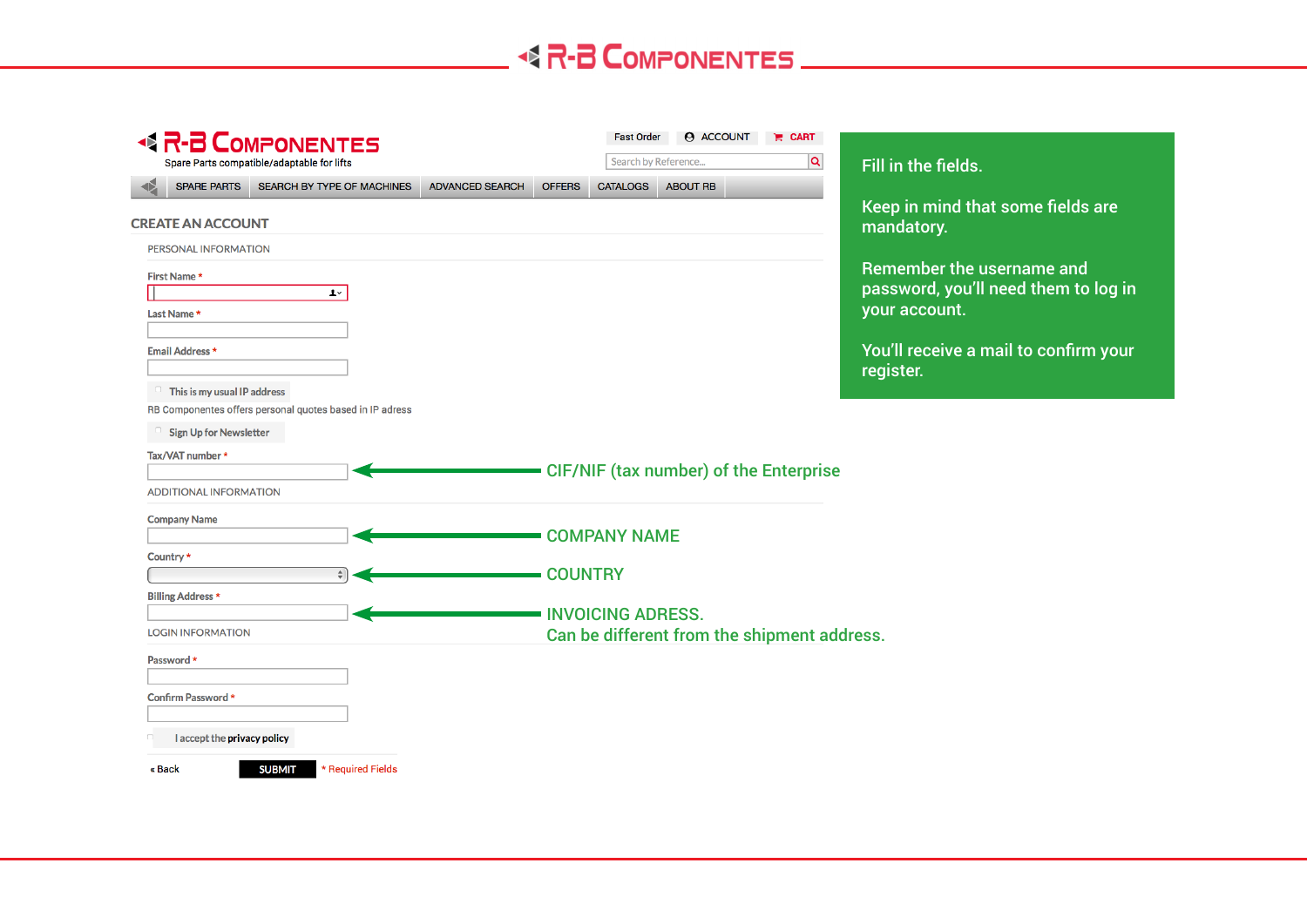| <b>R-B COMPONENTES</b><br>$\blacklozenge$                                  | <b>Fast Order</b>                | <b>ACCOUNT</b>      | $R$ CART                                              |
|----------------------------------------------------------------------------|----------------------------------|---------------------|-------------------------------------------------------|
| Spare Parts compatible/adaptable for lifts                                 |                                  | Search by Reference | $\overline{a}$<br>Fill in the fields.                 |
| <b>SPARE PARTS</b><br>SEARCH BY TYPE OF MACHINES<br><b>ADVANCED SEARCH</b> | <b>CATALOGS</b><br><b>OFFERS</b> | <b>ABOUT RB</b>     |                                                       |
| <b>CREATE AN ACCOUNT</b>                                                   |                                  |                     | Keep in mind that some fields are<br>mandatory.       |
| PERSONAL INFORMATION                                                       |                                  |                     |                                                       |
| First Name*                                                                |                                  |                     | Remember the username and                             |
| $\mathbf{L}^{\vee}$                                                        |                                  |                     | password, you'll need them to log in<br>your account. |
| Last Name *                                                                |                                  |                     |                                                       |
| Email Address *                                                            |                                  |                     | You'll receive a mail to confirm your                 |
|                                                                            |                                  |                     | register.                                             |
| This is my usual IP address                                                |                                  |                     |                                                       |
| RB Componentes offers personal quotes based in IP adress                   |                                  |                     |                                                       |
| <b>Sign Up for Newsletter</b>                                              |                                  |                     |                                                       |
| Tax/VAT number *                                                           |                                  |                     |                                                       |
| ADDITIONAL INFORMATION                                                     |                                  |                     |                                                       |
| <b>Company Name</b>                                                        |                                  |                     |                                                       |
|                                                                            |                                  |                     |                                                       |
| Country *                                                                  |                                  |                     |                                                       |
|                                                                            |                                  |                     |                                                       |
| <b>Billing Address *</b>                                                   |                                  |                     |                                                       |
| <b>LOGIN INFORMATION</b>                                                   |                                  |                     |                                                       |
| Password *                                                                 |                                  |                     |                                                       |
|                                                                            | <b>PASSWORD</b>                  |                     |                                                       |
| Confirm Password *                                                         |                                  |                     |                                                       |
|                                                                            | <b>REPEAT THE PASSWORD</b>       |                     |                                                       |
|                                                                            |                                  |                     |                                                       |
| I accept the privacy policy                                                | <b>Click to register</b>         |                     |                                                       |